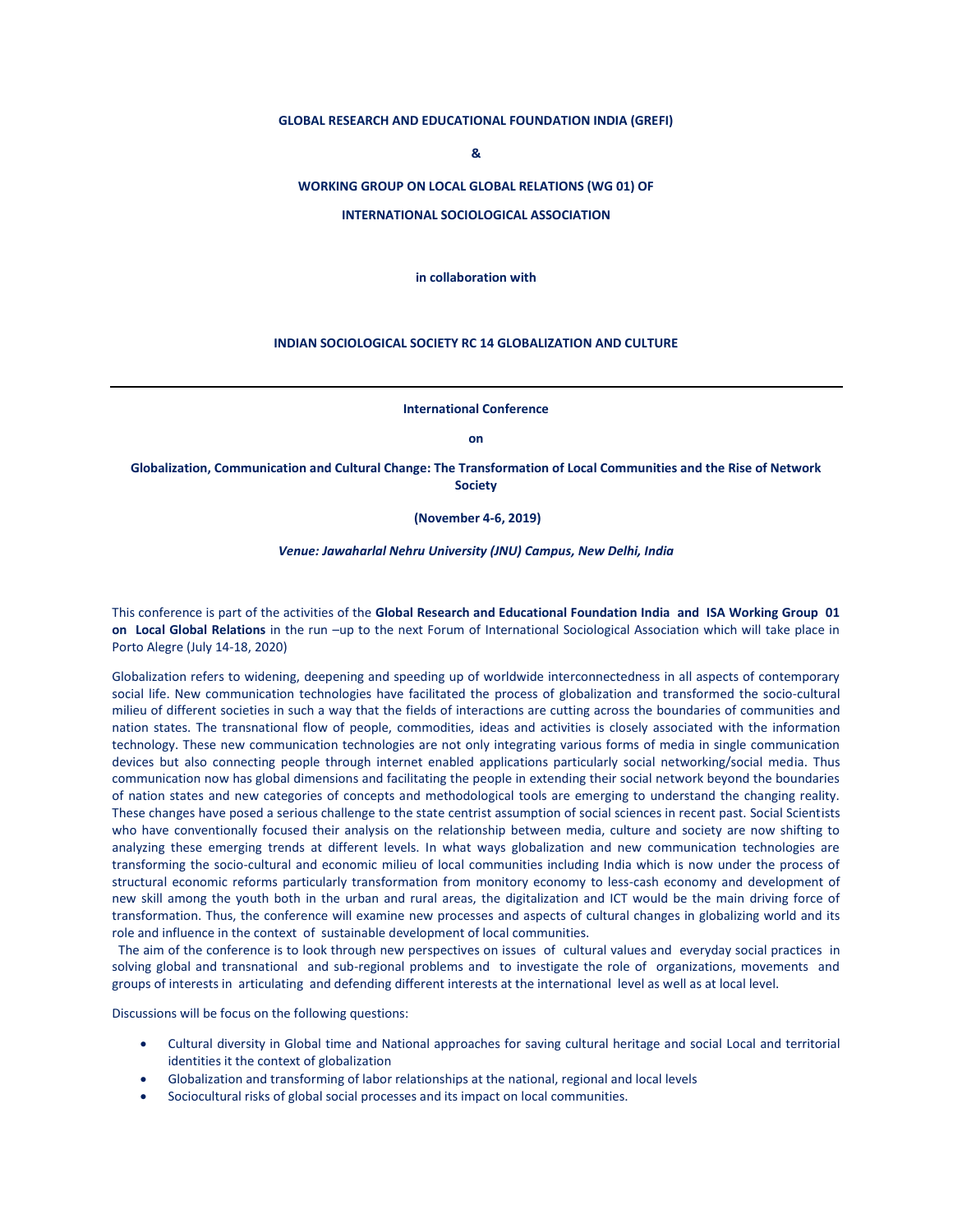- Estrangement and new social fears in the context of Globalization.
- Migration and changing of mental maps of the World. Migration Conflicts and overcoming of socio-cultural contradictions
- Global risks for Health: new challenges and solutions
- Globalization, climate change and local communities
- Globalization and changing patterns of media communication at the local, regional and global level
- Globalization, Communication and changing cultural milieu in North Eastern Region of India
- Role of information Technology in transformation of local communities.
- Mass media and cultural globalization
- Globalization, gender and Culture
- Communication and Higher Education in globalized world
- Documentary/short films\* based on research on the different dimensions of the main theme of the conference (one special audio-visual session will be organized to display these documentary and short films and a discussion will take place after the show)

The above sub-themes are only indicative. Other themes related to main topic of conference will also be considered.

# *Abstracts with title and keywords should not exceed 400 words. Additional requested information should include: name(s); affiliation(s); and Email of all the author(s)*

**Abstracts should be** sent **before June, 15 (Extended up to 15 July 2019)** to the email addresses of the following persons:

**Prof. Virendra P. Singh, Organizer of the Conference & Chairman, GREFI & Professor of Globalization and Development Studies, University of Allahabad, Prayag Raj 211002, India** [etdrvps@gmail.com](mailto:etdrvps@gmail.com) [; grefiplus2018@gmail.com](mailto:grefiplus2018@gmail.com)

**Prof. Nataliya Velikaya, Co-organizer of the Conference & President, ISA WG 01 Local Global Relations & Professor of Political Sociology, Russian State University for humanities, Moscow, Russia** [natalivelikaya@gmail.com](mailto:natalivelikaya@gmail.com) 

### **Local Organizing Committee**

**Prof. Virendra P. Singh, Organizer of the Conference & Chairman, GREFI & Professor of Globalization and Development Studies, University of Allahabad, Prayag Raj 211002, India** [etdrvps@gmail.com](mailto:etdrvps@gmail.com)

**Dr. Sarvesh Dutt Tripathi, Organizing Partner of the Conference, Head, University School of Mass Communication, Guru Govind Singh Indraprastha University, New Delhi, India** [sarveshdt@gmail.com](mailto:sarveshdt@gmail.com)

**Prof. Madhav Govind, Organizing Partner of the Conference, Centre For Studies Science Policy, Jawahar Lal Nehru University, New Delhi-110067 INDIA** [mgovind11@gmail.com](mailto:mgovind11@gmail.com) 

**Prof. Alka Sharma, Organizing Partner of the Conference & Dean School of Humanities and Social Sciences, JIIT, Noida**  [alka.sarma@jiit.ac.in](mailto:alka.sarma@jiit.ac.in)

**Dr. Seema Jain, Organizing Partner of the Conference, Principal, J.K.P. (PG) College, Muzaffarnagar, India** [dr.seemajain15@gmail.com](mailto:dr.seemajain15@gmail.com)

**Dr. Manju Goyal, Organizing Partner of the Conference, Principal, Shambhu Dayal College, Ghaziabad, India** [manjugoyal0808@gmail.com](mailto:manjugoyal0808@gmail.com)

**Prof. Parvez Ahmad Abbasi, Vice Chairman, GREFI, & Former Head, department of Sociology, VNSG University, Surat-395007, India**

**[parvezabbasi@yahoo.co.in](mailto:parvezabbasi@yahoo.co.in)**

**Dr. Pankaj Kumar Singh, Secretary, GREFI and Assistant Professor, Maharan Pratap Govt. PG College, Bilsi, Uttar Pradesh**